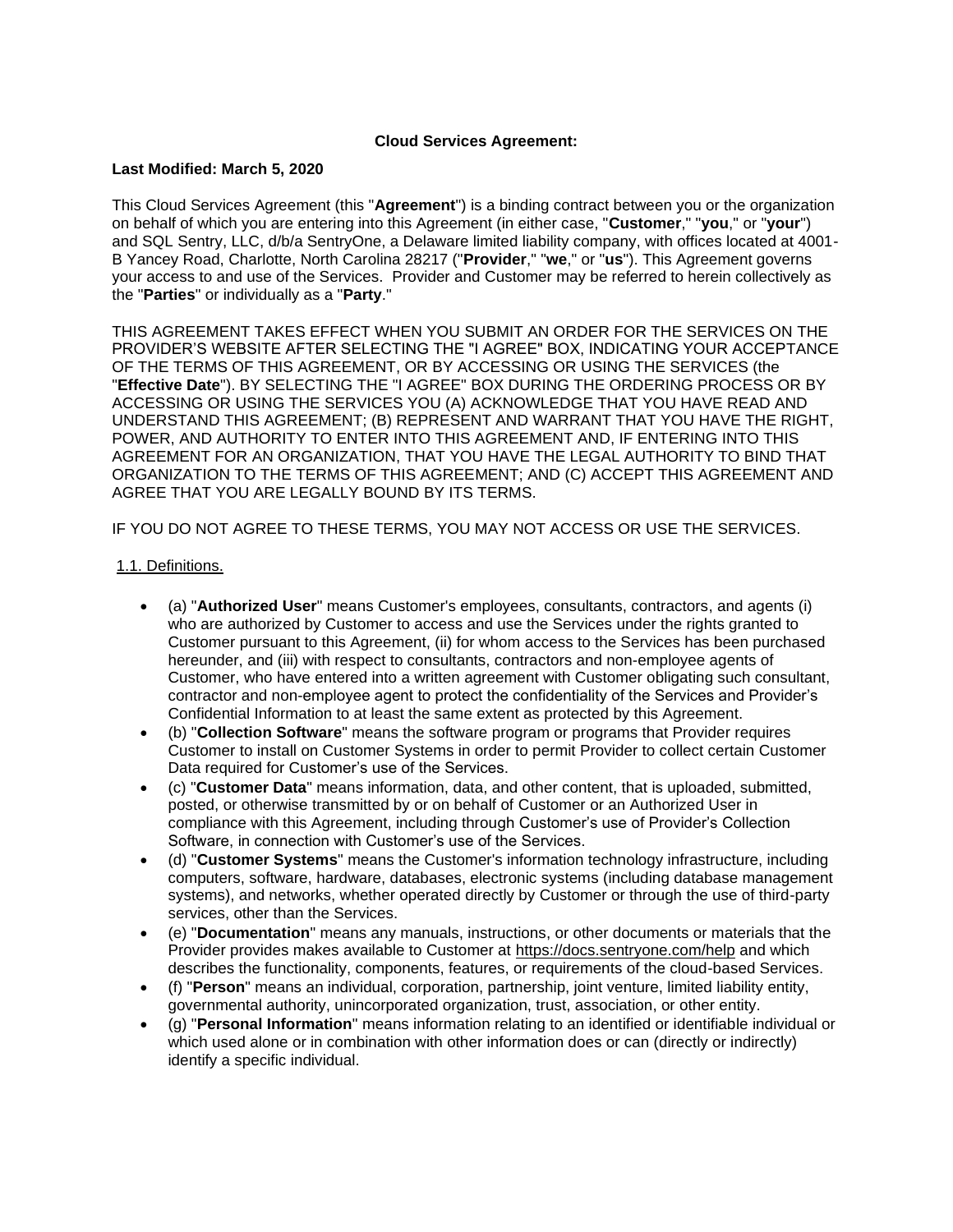- (h) "**Professional Services**" means Provider technical or other services specifically requested by Customer and mutually agreed between Customer and Provider as set forth in a separate statement of work.
- (i) "**Provider IP**" means the Services, the Documentation, Collection Software, Provider Systems and any and all intellectual property, including all other information, data, documents, materials, works, and other content, devices, methods, processes, hardware, software, and other technologies and inventions, including any deliverables, technical or functional descriptions, requirements, plans, or reports, that are provided or used by Provider or any Subcontractor in connection with the Services or otherwise comprise or relate to the Services or Provider Systems provided to Customer or any Authorized User in connection with the foregoing. For the avoidance of doubt, Provider IP includes Resultant Data and any information, data, or other content derived from Provider's monitoring of Customer's access to or use of the Services, but does not include Customer Data.
- (j) "**Provider Systems**" means the information technology infrastructure used by or on behalf of Provider in performing the Services, including all computers, software, hardware, databases, electronic systems (including database management systems), and networks, whether operated directly by Provider or through the use of third-party services.
- (k) "**Resultant Data**" means data and information related to Customer's use of the Services, including, without limitation, statistical information regarding such use and information relating to the performance and operation of the Services during such use.
- (l) "**Sales Order**" means the purchasing page of the Provider's website where a customer initiates the purchase of the Services and which includes the quantity metric (such as the number of targeted database instances, databases or technologies), fees and payment terms for the specific Services purchased or any sales order prepared by Provider and provided to Customer, that identifies the same, in each case subject to the terms and conditions of this Agreement.
- (m) "**Services**" means the cloud-based software-as-a-service offering described on the Sales Order.
- (n) "**Third-Party Products**" means any third-party software components provided with or incorporated in the Services.

# 2. Access and Use.

- (a) Provision of Access. Subject to and conditioned on Customer's payment of Fees and compliance with all other/the terms and conditions of this Agreement, Provider hereby grants Customer a non-exclusive, non-sublicensable, non-transferable (except in compliance with Section 12(g)) right to access and use the Services during the Term, solely with respect to the quantity metric (such as the number of targeted database instances, databases or technologies) on the Sales Order and in accordance with the terms and conditions herein. Such use is limited to Customer's internal use. Provider shall provide to Customer access to the necessary passwords and network links or connections to allow Customer to access the Services. Customer shall designate an administrator that will have access to the Customer's Platform Security Portal and will be responsible for designating additional administrators. Customer administrators shall provide access to Authorized Users as determined necessary by Customer. The total quantity (number of targeted database instances, databases or technologies) shall not exceed the number set forth in the Sales Order, except as expressly agreed to in writing by the Parties and subject to any appropriate adjustment of the Fees payable hereunder.
- (b) License to Collection Software. If the Services purchased by Customer require use of Provider's Collection Software, subject to the terms and conditions contained in this Agreement, Provider hereby grants to Customer a non-exclusive, non-sublicenseable, non-transferable (except in compliance with Section 12(g)) license to use the Collection Software during the Term solely for Customer's internal business purposes in connection with its use of the Services.
- (c) Documentation License. Subject to the terms and conditions contained in this Agreement, Provider hereby grants to Customer a non-exclusive, non-sublicenseable, non-transferable (except in compliance with Section  $12(q)$ ) license to access and use the Documentation during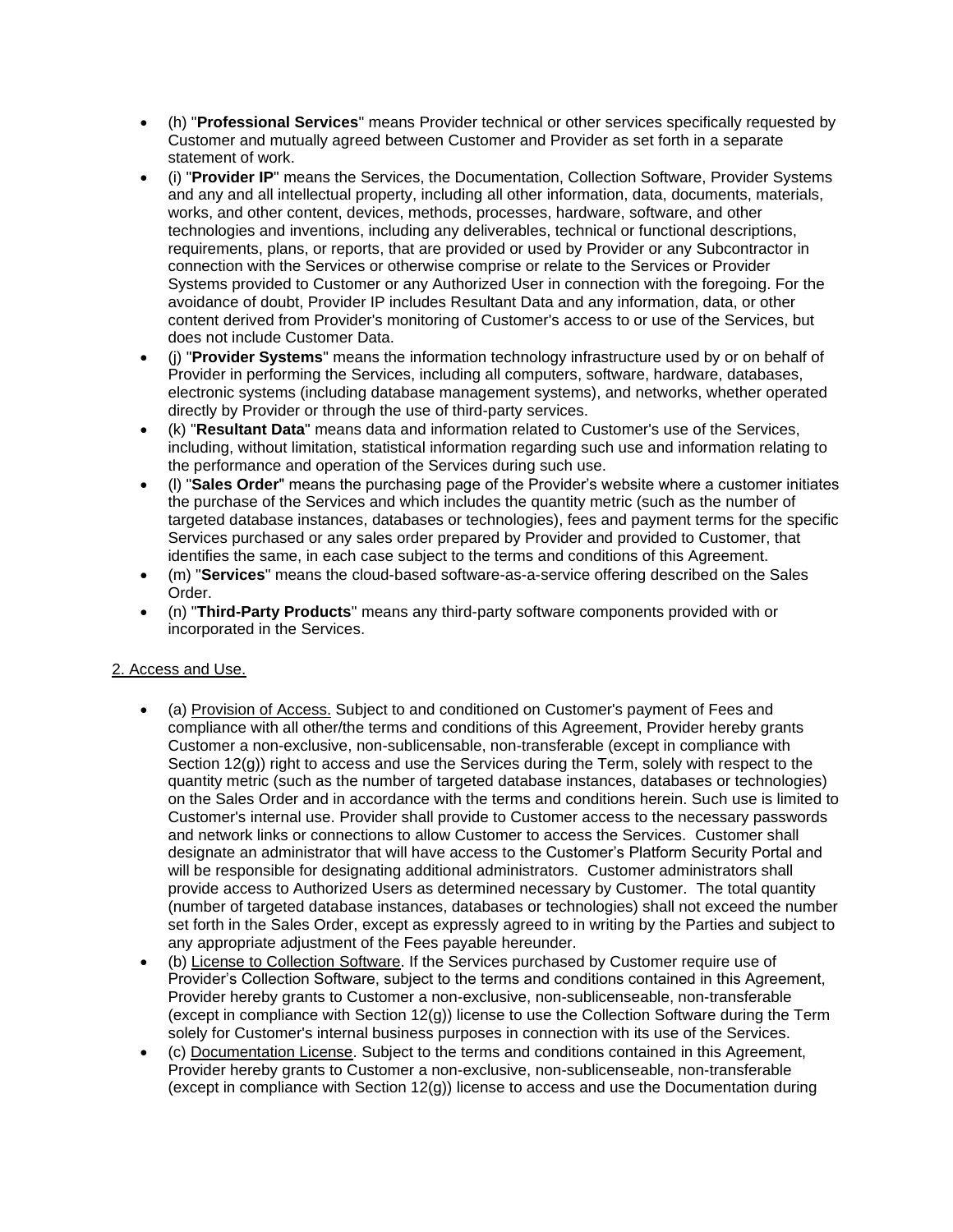the Term solely for Customer's internal business purposes in connection with its use of the Services.

- (d) Service and System Control. Except as otherwise expressly provided in this Agreement, as between the Parties:
	- $\circ$  (i) Provider has and will retain sole control over the operation, provision, maintenance, and management of the Services, Documentation and Provider Systems; and
	- $\circ$  (ii) Customer has and will retain sole control over the operation, maintenance, and management of, and all access to and use of, the Customer Systems, and sole responsibility for all access to and use of the Services, Documentation and Provider Systems by any Person by or through the Customer Systems or any other means controlled by Customer or any Authorized User, including any: (i) information, instructions, or materials provided by any of them to the Services or Provider; (ii) results obtained from any use of the Services, Documentation or Provider System; and (iii) conclusions, decisions, or actions based on such use.
- (e) Use Restrictions. Customer shall not, and shall not permit any other Person to, access or use the Services, Documentation, Collection Software or Provider System except as expressly permitted by this Agreement. Customer shall not at any time, directly or indirectly, and shall not permit any Authorized Users to: (i) copy, modify, or create derivative works of the Provider IP, in whole or in part; (ii) rent, lease, lend, sell, license, sublicense, assign, distribute, publish, transfer, or otherwise make available the Provider IP; (iii) reverse engineer, disassemble, decompile, decode, adapt, or otherwise attempt to derive or gain access to any software component of the Provider IP, in whole or in part; (iv) remove any proprietary notices from the Services, Collection Software or Documentation; (v) access or use the Provider IP for purposes of competitive analysis of the Provider IP, the development, provision, or use of a competing software service or product or any other purpose that is to the Provider's detriment or commercial disadvantage; (v) use the Provider IP in any manner or for any purpose that infringes, misappropriates, or otherwise violates any intellectual property right or other right of any person, or that violates any applicable law, or (vi) except in connection with the use of Collection Software, upload, submit, post or otherwise transmit Personal Information in connection with Customer's or any Authorized User's use of the Services.
- (f) Reservation of Rights. Provider reserves all rights not expressly granted to Customer in this Agreement. Except for the limited rights and licenses expressly granted under this Agreement, nothing in this Agreement grants, by implication, waiver, estoppel, or otherwise, to Customer or any third party any intellectual property rights or other right, title, or interest in or to the Provider IP.
- (g) Changes. Provider reserves the right, in its sole discretion, to make any changes to the Services, Documentation and Provider Systems that it deems necessary or useful, including to: (a) maintain or enhance: (i) the quality or delivery of Provider's services to its customers; (ii) the competitive strength of or market for Provider's services; or (iii) the Services' cost efficiency or performance; or (b) to comply with applicable Law; provided that no such change shall materially diminish the functionalities of the Services.
- (h) Subcontractors. Provider may from time to time in its discretion engage third parties to assist Provider in the provision of the Services (each, a "**Subcontractor**").
- (i) Suspension. Notwithstanding anything to the contrary in this Agreement, Provider may temporarily suspend Customer's and any Authorized End User's access to any portion or all of the Services if: (i) Provider reasonably determines that (A) there is a threat or attack on any of the Provider IP; (B) Customer's or any Authorized End User's use of the Provider IP disrupts or poses a security risk to the Provider IP or to any other customer or vendor of Provider; (C) Customer, or any Authorized End User, is using the Provider IP for fraudulent or illegal activities; (D) subject to applicable law, Customer has ceased to continue its business in the ordinary course, made an assignment for the benefit of creditors or similar disposition of its assets, or become the subject of any bankruptcy, reorganization, liquidation, dissolution, or similar proceeding; or (E) Provider's provision of the Services to Customer or any Authorized End User is prohibited by applicable law; or (ii) in accordance with Section 5(a) (any such suspension described in subclause (i) or (ii), a "**Service Suspension**"). Provider shall use commercially reasonable efforts to provide written notice of any Service Suspension to Customer and to provide updates regarding resumption of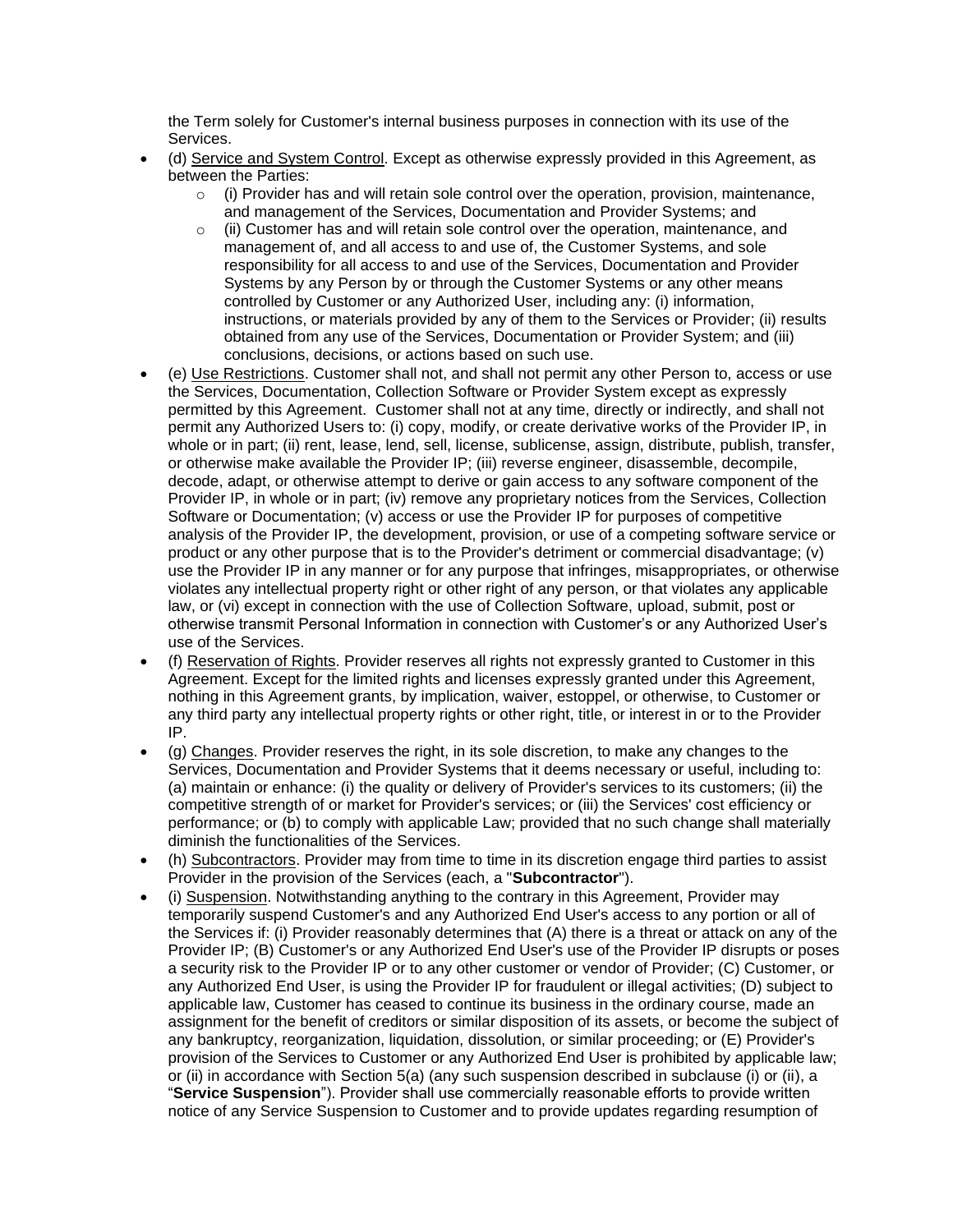access to the Services following any Service Suspension. Provider shall use commercially reasonable efforts to resume providing access to the Services as soon as reasonably possible after the event giving rise to the Service Suspension is cured. Provider will have no liability for any damage, liabilities, losses (including any loss of data or profits), or any other consequences that Customer or any Authorized User may incur as a result of a Service Suspension.

• (j) Resultant Data. Notwithstanding anything to the contrary in this Agreement, Provider may monitor Customer's use of the Services and collect and compile Resultant Data. As between Provider and Customer, all right, title, and interest in Resultant Data, and all intellectual property rights therein, belong to and are retained solely by Provider. Customer acknowledges that Provider may compile Resultant Data based on Customer Data. Customer agrees that Provider may (i) make Resultant Data publicly available in compliance with applicable law, and (ii) use Resultant Data to the extent and in the manner permitted under applicable law; provided that in either case such Resultant Data do not identify Customer or Customer's Confidential Information.

3. Customer Responsibilities. Customer is responsible and liable for all uses and disclosures of Customer Data and all uses of the Services and Documentation resulting from access provided by Customer, directly or indirectly, whether such access or use is permitted by or in violation of this Agreement. Without limiting the generality of the foregoing, Customer is responsible for all acts and omissions of Authorized Users or any Person using a password or login credentials assigned to an Authorized User, and any act or omission by an Authorized User or such Person that would constitute a breach of this Agreement if taken by Customer will be deemed a breach of this Agreement by Customer. Customer shall use reasonable efforts to make all Authorized Users aware of this Agreement's provisions as applicable to such Authorized User's use of the Services, and shall cause Authorized Users to comply with such provisions.

4. Support. During the Term, the access rights granted hereunder entitles Customer to the support services which may be accessed by customer at [http://support.sentryone.com.](http://support.sentryone.com/)

- 5. Fees and Payment.
	- (a) Fees. Customer shall pay Provider the fees ("**Fees**") as set forth in the Sales Order without offset or deduction. Customer shall make all payments hereunder in US dollars at the time of purchase or on or before the due date set forth in the Sales Order. If Customer fails to make any payment when due, without limiting Provider's other rights and remedies: (i) Provider may charge interest on the past due amount at the rate of 1.5% per month calculated daily and compounded monthly or, if lower, the highest rate permitted under applicable law; (ii) Customer shall reimburse Provider for all reasonable costs incurred by Provider in collecting any late payments or interest, including attorneys' fees, court costs, and collection agency fees; and (iii) if such failure continues for thirty (30) days or more, Provider may suspend Customer's and its Authorized Users' access to any portion or all of the Services until such amounts are paid in full.
	- (b) Fee Increases. Provider may increase Fees no more than once annually after the Initial Term, including for any Renewal Term, by providing written notice to Customer at least 30 calendar days prior to the commencement of such Renewal Term, and the Sales Order will be deemed amended accordingly.
	- (c) Taxes. All Fees and other amounts payable by Customer under this Agreement are exclusive of taxes and similar assessments. Customer is responsible for all sales, use, and excise taxes, and any other similar taxes, duties, and charges of any kind imposed by any federal, state, or local governmental or regulatory authority on any amounts payable by Customer hereunder, other than any taxes imposed on Provider's income.

### 6. Confidential Information and Information Security.

• (a) Confidential Information. From time to time during the Term, either Party may disclose or make available to the other Party information about its business affairs, products, confidential intellectual property, trade secrets, third-party confidential information, and other sensitive or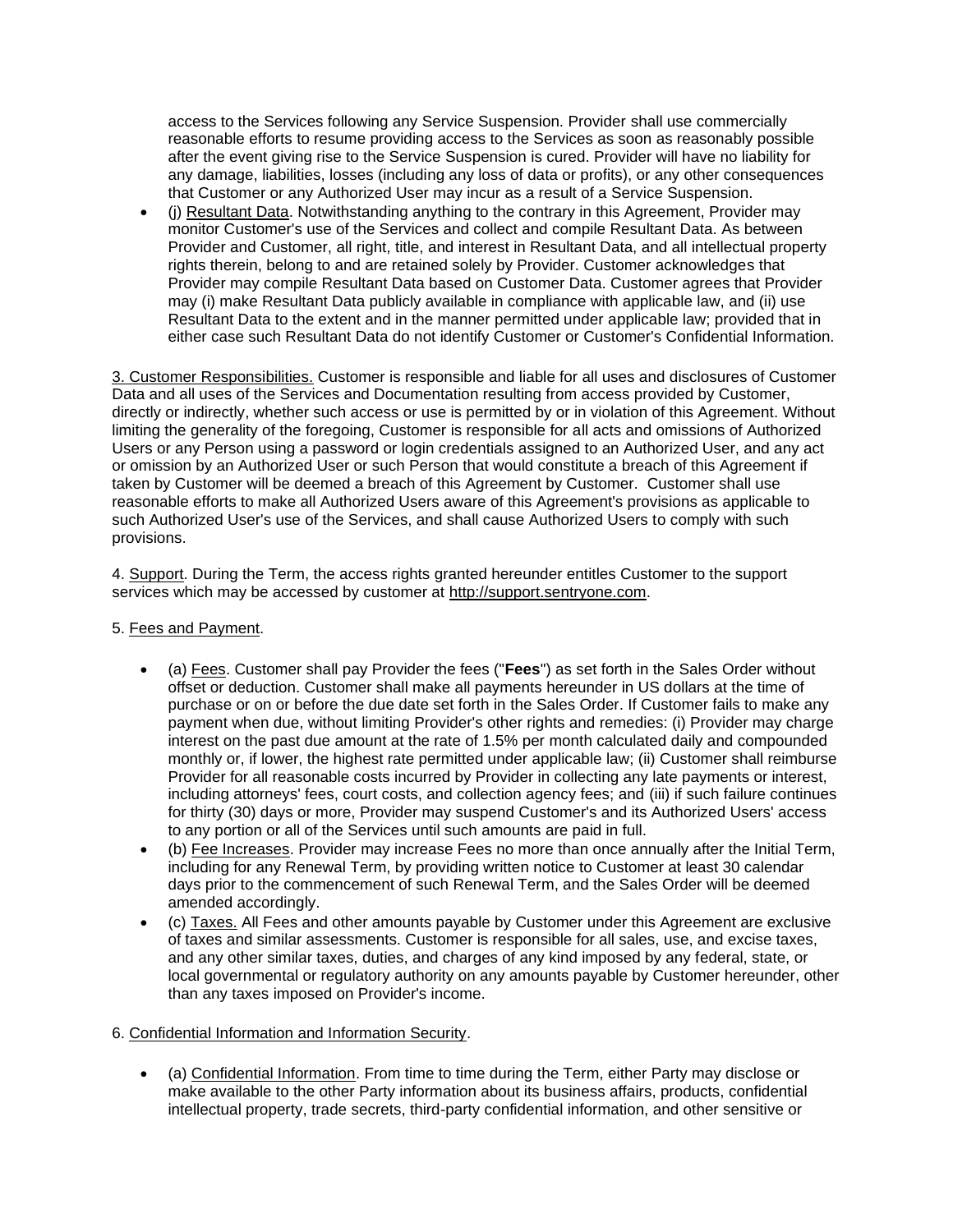proprietary information, whether orally or in written, electronic, or other form or media/in written or electronic form or media, in each case whether or not marked, designated or otherwise identified as "confidential" (collectively, "**Confidential Information**"). Without limiting the foregoing, the Provider IP is the Confidential Information of Provider. Confidential Information does not include information that, at the time of disclosure is: (a) in the public domain; (b) known to the receiving Party at the time of disclosure; (c) rightfully obtained by the receiving Party on a non-confidential basis from a third party; or (d) independently developed by the receiving Party. The receiving Party shall (I) exercise at least reasonable care to protect the other Party's Confidential Information against unauthorized access; (II) not use the other Party's Confidential Information for any purpose other than performance of this Agreement or the exercise of any benefit expressly provided herein; and (III) not disclose the disclosing Party's Confidential Information to any person or entity, except to the receiving Party's employees, agents or subcontractors who have a need to know the Confidential Information for the receiving Party to exercise its rights or perform its obligations hereunder and who are legally required to protect the Confidential Information in a manner no less stringent than required under this Agreement. Notwithstanding the foregoing, each Party may disclose the other Party's Confidential Information to the limited extent required (i) in order to comply with the order of a court or other governmental body, or as otherwise necessary to comply with applicable law, provided that the Party making the disclosure pursuant to the order shall, if legally permissible, first have given written notice to the other Party and cooperate with legally permissible efforts of the other Party to obtain a protective order; or (ii) to establish a Party's rights under this Agreement, including to make required court filings. On the expiration or termination of the Agreement, the receiving Party shall, at the request of the disclosing Party, promptly return to the disclosing Party all copies, whether in written, electronic, or other form or media, of the disclosing Party's Confidential Information, or destroy all such copies and certify in writing to the disclosing Party that such Confidential Information has been destroyed. Each Party's obligations herein with regard to Confidential Information are effective as of the Effective Date and will expire five years from the date first disclosed to the receiving Party; provided, however, with respect to any Confidential Information that constitutes a trade secret (as determined under applicable law), such obligations of non-disclosure will survive the termination or expiration of this Agreement for as long as such Confidential Information remains subject to trade secret protection under applicable law.

- (b) Information Security.<br>  $\circ$  (i) Subject to the
	- (i) Subject to the terms and conditions of this Agreement, Provider agrees to comply with applicable laws, rules and regulations in its collection, receipt, access, use, storage, disposal, and disclosure of Customer Data which shall not, except in accordance with Section 2(e), include Personal Information.
	- $\circ$  (ii) Customer has and will retain sole responsibility for: (a) all Customer Data, including its content, accuracy, use, and disclosure; (b) all information, instructions, and materials provided by or on behalf of Customer or any Authorized User in connection with the Services; (c) Customer Systems; (d) the security and use of Customer's and its Authorized Users' access credentials; and (e) all access to and use of the Services and Provider IP directly or indirectly by or through the Customer Systems or its or its Authorized Users' access credentials, with or without Customer's knowledge or consent, including all results obtained from, and all conclusions, decisions, and actions based on, such access or use.

### 7. Intellectual Property Ownership; Feedback.

- (a) Provider IP. Customer acknowledges that, as between Customer and Provider, Provider owns all right, title, and interest, including all intellectual property rights, in and to the Provider IP and, with respect to Third-Party Products, the applicable third-party providers own all right, title, and interest, including all intellectual property rights, in and to the Third-Party Products.
- (b) Customer Data. Provider acknowledges that, as between Provider and Customer, Customer owns all right, title, and interest, including all intellectual property rights, in and to the Customer Data. Customer hereby grants to Provider a non-exclusive, royalty-free, worldwide license to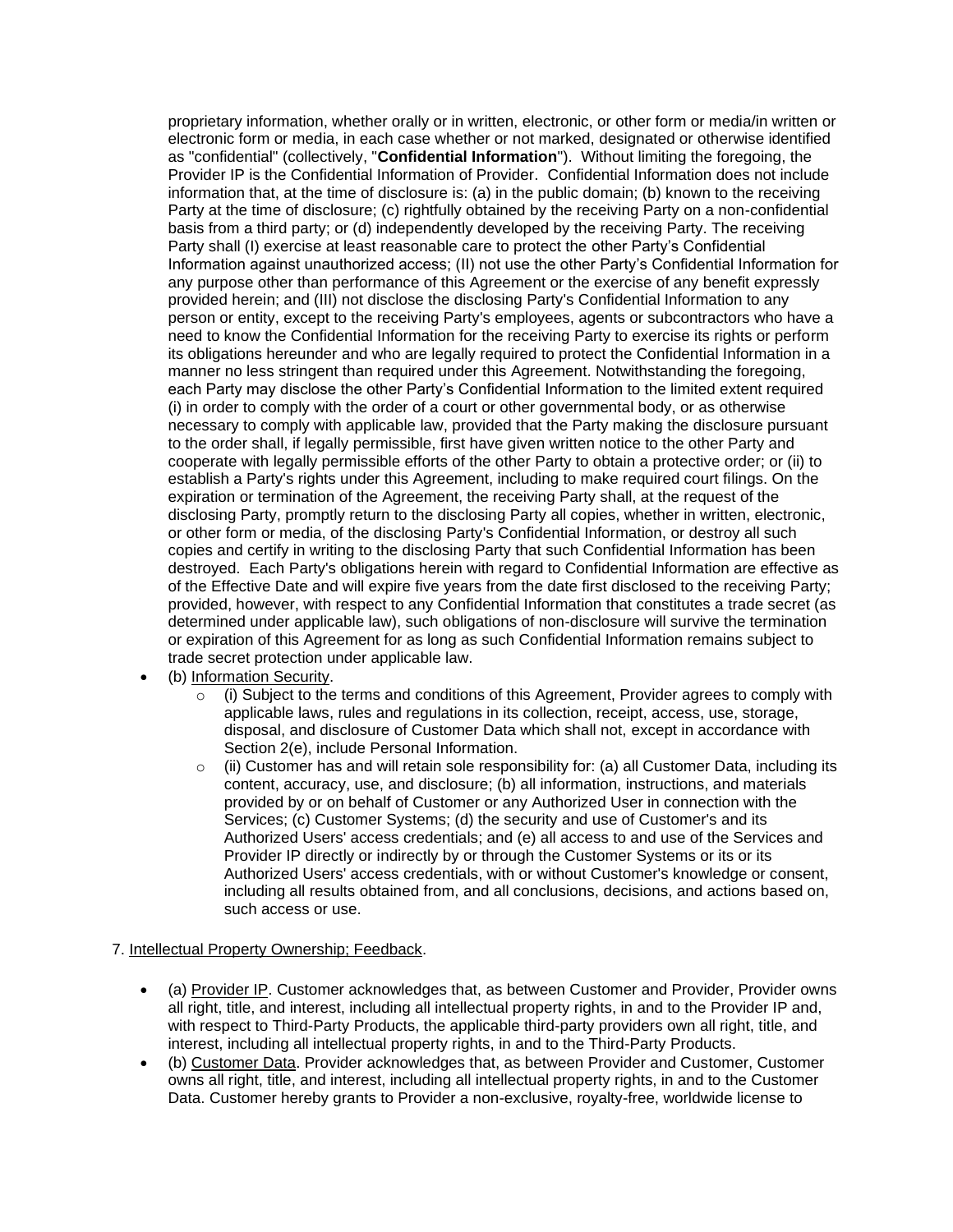reproduce, distribute, create derivative works of and otherwise use and display the Customer Data and perform all acts with respect to the Customer Data as may be necessary for Provider to perform hereunder and the applicable Sales Order, and a non-exclusive, perpetual, irrevocable, royalty-free, worldwide license to reproduce, distribute, modify, create derivative works of and otherwise use and display Customer Data to improve customer experience or Provider's products or services, develop new products or services, and exercise Provider's rights set forth in Section  $2(i)$ .

• (c) Feedback. If Customer or any of its employees or contractors sends or transmits any communications or materials to Provider by mail, email, telephone, or otherwise, suggesting or recommending changes to the Provider IP, including without limitation, new features or functionality relating thereto, or any comments, questions, suggestions, or the like ("**Feedback**"), Provider is free to use such Feedback irrespective of any other obligation or limitation between the Parties governing such Feedback. Customer hereby assigns to Provider on Customer's behalf, and on behalf of its employees, contractors and/or agents, all right, title, and interest in, and Provider is free to use, without any attribution or compensation to any party, any ideas, knowhow, concepts, techniques, or other intellectual property rights contained in the Feedback, for any purpose whatsoever, although Provider is not required to use any Feedback.

## 8. Limited Warranty and Warranty Disclaimer.

- (a) Provider warrants during the Term that the Services will materially conform with the Documentation when accessed and used by Customer in accordance with the Documentation. In the event Provider fails to satisfy this limited warranty, Provider's sole liability and Customer's sole remedy, shall be for Provider to use commercially reasonable efforts to correct the Services so that the Services materially conform to the Documentation.
- (b) EXCEPT FOR THE LIMITED WARRANTY SET FORTH IN SECTION 8(a), THE PROVIDER IP IS PROVIDED "AS IS" AND PROVIDER HEREBY DISCLAIMS ALL WARRANTIES, WHETHER EXPRESS, IMPLIED, STATUTORY, OR OTHERWISE. PROVIDER SPECIFICALLY DISCLAIMS ALL IMPLIED WARRANTIES OF MERCHANTABILITY, FITNESS FOR A PARTICULAR PURPOSE, TITLE, AND NON-INFRINGEMENT, AND ALL WARRANTIES ARISING FROM COURSE OF DEALING, USAGE, OR TRADE PRACTICE. EXCEPT FOR THE LIMITED WARRANTY SET FORTH IN SECTION 8(a), PROVIDER MAKES NO WARRANTY OF ANY KIND THAT THE PROVIDER IP, OR ANY PRODUCTS OR RESULTS OF THE USE THEREOF, WILL MEET CUSTOMER'S OR ANY OTHER PERSON'S REQUIREMENTS, OPERATE WITHOUT INTERRUPTION, ACHIEVE ANY INTENDED RESULT, BE COMPATIBLE OR WORK WITH ANY SOFTWARE, SYSTEM OR OTHER SERVICES, OR BE SECURE, ACCURATE, COMPLETE, FREE OF HARMFUL CODE, OR ERROR FREE.

### 9. Indemnification.

- (a) Provider Indemnification.
	- $\circ$  (i) Provider shall indemnify, defend, and hold harmless Customer from and against any and all losses, damages, liabilities, costs (including reasonable attorneys' fees) ("**Losses**") incurred by Customer resulting from any third-party claim, suit, action, or proceeding ("**Third-Party Claim**") that the Services, or any use of the Services in accordance with this Agreement, infringes or misappropriates such third party's US intellectual property rights/US patents, copyrights, or trade secrets, provided that Customer promptly notifies Provider in writing of the claim, cooperates with Provider, and allows Provider sole authority to control the defense and settlement of such claim.
	- o (ii) If such a claim is made or appears possible, Provider may, at Provider's sole discretion, (A) modify or replace the Services, or component or part thereof, to make it non-infringing without materially diminishment of the Services, or (B) obtain the right for Customer to continue use. If Provider determines that neither alternative is reasonably available, Provider may terminate this Agreement, in its entirety or with respect to the affected component or part, effective immediately on written notice to Customer and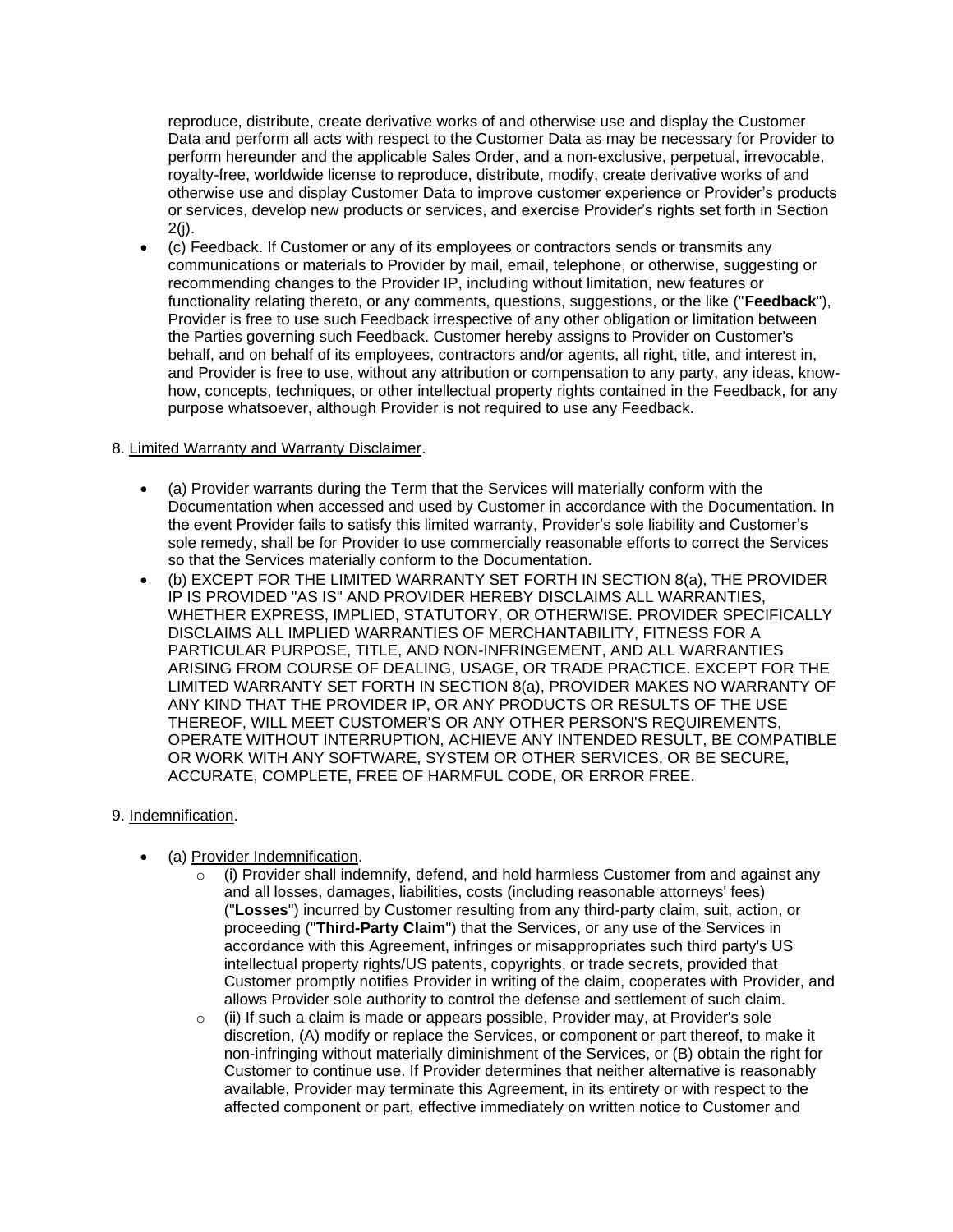Provider will issue a pro-rata refund of any pre-paid Fees applicable to the period of time after such termination.

- $\circ$  (iii) This Section 9(a) will not apply to the extent that the alleged infringement arises from: (A) use of the Services in combination with data, software, hardware, equipment, or technology not provided by Provider or authorized by Provider in writing; (B) modifications to the Services not made by Provider; (C) Customer Data; or (D) Third-Party Products.
- (b) Customer Indemnification. Customer shall indemnify, hold harmless, and, at Provider's option, defend Provider from and against any Losses resulting from any Third-Party Claim that the Customer Data, or any use of the Customer Data in accordance with this Agreement, infringes or misappropriates such third party's US intellectual property rights, any Third-Party Claim arising out of Customer's breach of its obligations in respect of Customer Data hereunder, and any Third-Party Claims based on Customer's or any Authorized User's (i) negligence or willful misconduct; (ii) use of the Services in a manner not authorized by this Agreement; (iii) use of the Services in combination with data, software, hardware, equipment or technology not provided by Provider or authorized by Provider in writing; or (iv) modifications to the Services not made by Provider, provided that Customer may not settle any Third-Party Claim against Provider unless Provider consents to such settlement, and further provided that Provider will have the right, at its option, to defend itself against any such Third-Party Claim or to participate in the defense thereof by counsel of its own choice.
- (c) Sole Remedy. THIS SECTION 9 SETS FORTH CUSTOMER'S SOLE REMEDIES AND PROVIDER'S SOLE LIABILITY AND OBLIGATION FOR ANY ACTUAL, THREATENED, OR ALLEGED CLAIMS THAT THE SERVICES INFRINGE, MISAPPROPRIATE, OR OTHERWISE VIOLATE ANY INTELLECTUAL PROPERTY RIGHTS OF ANY THIRD PARTY.

# 10. Limitations of Liability.

- (a) EXCLUSION OF DAMAGES. IN NO EVENT WILL PROVIDER BE LIABLE UNDER OR IN CONNECTION WITH THIS AGREEMENT UNDER ANY LEGAL OR EQUITABLE THEORY, INCLUDING BREACH OF CONTRACT, TORT (INCLUDING NEGLIGENCE), STRICT LIABILITY, AND OTHERWISE, FOR ANY: (a) CONSEQUENTIAL, INCIDENTAL, INDIRECT, EXEMPLARY, SPECIAL, ENHANCED, OR PUNITIVE DAMAGES; (b) INCREASED COSTS, DIMINUTION IN VALUE OR LOST BUSINESS, PRODUCTION, REVENUES, OR PROFITS; (c) LOSS OF GOODWILL OR REPUTATION; (d) USE, INABILITY TO USE, LOSS, INTERRUPTION, DELAY OR RECOVERY OF ANY DATA, OR BREACH OF DATA OR SYSTEM SECURITY; OR (e) COST OF REPLACEMENT GOODS OR SERVICES, IN EACH CASE REGARDLESS OF WHETHER PROVIDER WAS ADVISED OF THE POSSIBILITY OF SUCH LOSSES OR DAMAGES OR SUCH LOSSES OR DAMAGES WERE OTHERWISE FORESEEABLE.
- (b) CAP ON MONETARY LIABILITY. IN NO EVENT WILL PROVIDER'S AGGREGATE LIABILITY ARISING OUT OF OR RELATED TO THIS AGREEMENT UNDER ANY LEGAL OR EQUITABLE THEORY, INCLUDING BREACH OF CONTRACT, TORT (INCLUDING NEGLIGENCE), STRICT LIABILITY, AND OTHERWISE EXCEED THE TOTAL AMOUNT PAID OR PAYABLE TO PROVIDER UNDER THIS AGREEMENT IN THE TWELVE-MONTH PERIOD PRECEDING THE EVENT GIVING RISE TO THE CLAIM.

# 11. Term and Termination.

• (a) Term. The initial term of this Agreement begins on the Effective Date and, unless terminated earlier pursuant to this Agreement's express provisions, will continue in effect for one (1) year from such date (the "**Initial Term**"). This Agreement will automatically renew for additional successive one (1) year terms unless earlier terminated pursuant to this Agreement's express provisions or either Party gives the other Party written notice of non-renewal at least 30 days prior to the expiration of the then-current term (each a "**Renewal Term**" and together with the Initial Term, the "**Term**"). In the event Customer elects to opt out of the auto renewal provision in this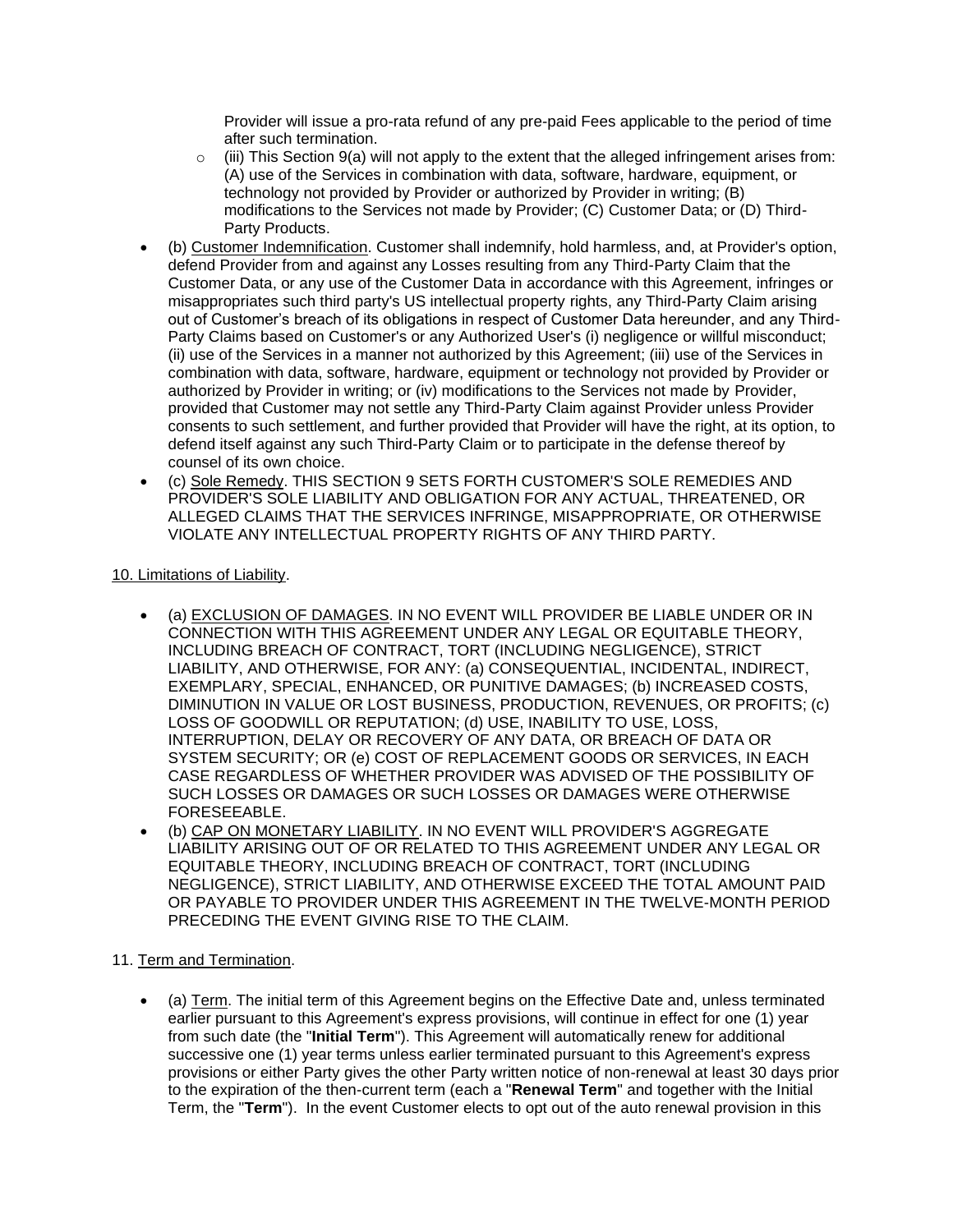Agreement, this Agreement shall terminate upon the expiration of the Initial Term unless Customer renews the Term by paying the next year's annual Fee prior to such expiration.

- (b) Termination. In addition to any other express termination right set forth in this Agreement:
	- $\circ$  (i) Provider may terminate this Agreement, effective on written notice to Customer, if Customer: (A) fails to pay any amount when due hereunder, and such failure continues more than thirty (30) days after Provider's delivery of written notice thereof; or (B) breaches any of its obligations under Section 2(e), Section 3 or Section 6;
	- $\circ$  (ii) either Party may terminate this Agreement, effective on written notice to the other Party, if the other Party materially breaches this Agreement, and such breach: (A) is incapable of cure; or (B) being capable of cure, remains uncured thirty (30) days after the non-breaching Party provides the breaching Party with written notice of such breach; or
	- $\circ$  (iii) either Party may terminate this Agreement, effective immediately upon written notice to the other Party, if the other Party: (A) becomes insolvent or is generally unable to pay, or fails to pay, its debts as they become due; (B) files or has filed against it, a petition for voluntary or involuntary bankruptcy or otherwise becomes subject, voluntarily or involuntarily, to any proceeding under any domestic or foreign bankruptcy or insolvency law; (C) makes or seeks to make a general assignment for the benefit of its creditors; or (D) applies for or has appointed a receiver, trustee, custodian, or similar agent appointed by order of any court of competent jurisdiction to take charge of or sell any material portion of its property or business.
- (c) Effect of Expiration or Termination. Upon expiration or earlier termination of this Agreement, (i) Customer shall immediately discontinue use of the Provider IP; (ii) without limiting Customer's obligations under Section 6(a), Customer shall delete, destroy, or return all copies of the Provider IP and certify in writing to the Provider that the Provider IP has been deleted or destroyed; (iii) Provider may disable all Customer and Authorized User access to the Services and (iv) Provider may destroy Customer Data stored on Provider's Systems. No expiration or termination will affect Customer's obligation to pay all Fees that may have become due before such expiration or termination, or entitle Customer to any refund.
- (d) Survival. This Section 11(d) and Sections 1, 5,  $6(a)$ , 7,  $8(c)$ , 9, 10, and 12 survive any termination or expiration of this Agreement. No other provisions of this Agreement survive the expiration or earlier termination of this Agreement.

# 12. Miscellaneous.

• (a) Entire Agreement.This Agreement, together with any other documents incorporated herein by reference and all related Sales Orders, constitutes the sole and entire agreement of the Parties with respect to the subject matter of this Agreement and supersedes all prior and contemporaneous understandings, agreements, and representations and warranties, both written and oral, with respect to such subject matter. For clarity, this Agreement shall not supersede any prior agreement between the Parties with respect to Provider's on premise software products and offerings, including Provider's Software End User License Agreement, which shall remain in effect in accordance with its terms. To the extent any terms or conditions contained in the Sales Order conflict with the terms or conditions contained in this Agreement, the terms and conditions of the Sales Order shall supersede only those conflicting terms or conditions contained in this Agreement and only to the minimum extent necessary to harmonize the terms in such Sales Order with the terms contained herein. UNDER NO CIRCUMSTANCES MAY THE TERMS OF THIS AGREEMENT OR ANY SALES ORDER BE AMENDED, MODIFIED, SUPPLEMENTED, ALTERED, SUPERSEDED OR REPLACED BY ANY CUSTOMER PURCHASE ORDER OR OTHER SIMILAR INSTRUMENT DELIVERED BY CUSTOMER TO PROVIDER. EACH PARTY ACKNOWLEDGES AND AGREES THAT, AS A CONVENIENCE TO CUSTOMER AND ONLY FOR CUSTOMER'S INTERNAL ACCOUNTING PROCEDURES, CUSTOMER MAY DELIVER TO PROVIDER A CUSTOMER PURCHASE ORDER OR OTHER SIMILAR DOCUMENT FOR ANY TRANSACTION CONTEMPLATED HEREUNDER AND THAT NO ACTION BY CUSTOMER, INCLUDING PROVIDER'S DELIVERY OF ANY SERVICES OR ACCEPTANCE OF PAYMENT, SHALL BE DEEMED TO BE ACCEPTANCE OF ANY OF THE TERMS OR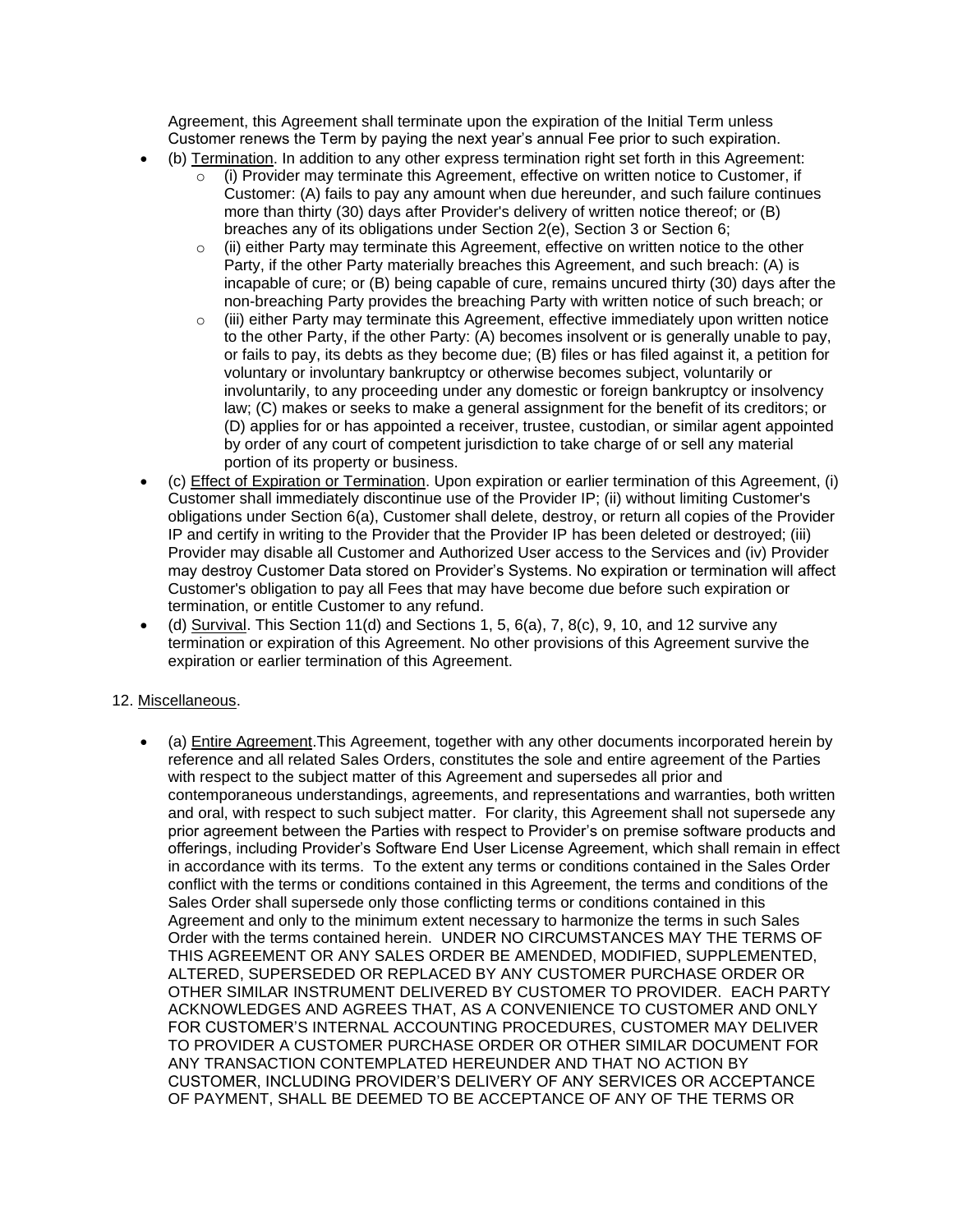CONDITIONS CONTAINED IN SUCH CUSTOMER PURCHASE ORDER OR OTHER SIMILAR INSTRUMENT AND SUCH TERMS AND CONDITIONS SHALL BE VOID AND OF NO FORCE OR EFFECT, UNLESS ACCEPTED BY PROVIDER PURSUANT TO A WRITTEN INSTRUMENT SIGNED BY BOTH PARTIES AND EXPRESSLY REFERRING TO THIS SECTION 12(a).

- (b) Notices. All notices, requests, consents, claims, demands, waivers, and other communications hereunder (each, a "**Notice**") must be in writing and addressed to the Parties at the addresses set forth on the Sales Order (or to such other address that may be designated by the Party giving Notice from time to time in accordance with this Section). All Notices must be delivered by personal delivery, nationally recognized overnight courier (with all fees pre-paid), facsimile, or email (with confirmation of transmission) or certified or registered mail (in each case, return receipt requested, postage pre-paid). Except as otherwise provided in this Agreement, a Notice is effective only: (i) upon receipt by the receiving Party; and (ii) if the Party giving the Notice has complied with the requirements of this Section.
- (c) Force Majeure. In no event shall either Party be liable to the other Party, or be deemed to have breached this Agreement, for any failure or delay in performing its obligations under this Agreement (except for any obligations to make payments), if and to the extent such failure or delay is caused by any circumstances beyond such Party's reasonable control, including but not limited to acts of God, flood, fire, earthquake, explosion, war, terrorism, invasion, riot or other civil unrest, strikes, labor stoppages or slowdowns or other industrial disturbances, or passage of law or any action taken by a governmental or public authority, including imposing an embargo.
- (d) Modification; Waiver. You acknowledge and agree that we have the right, in our sole discretion, to modify this Agreement from time to time, and that modified terms become effective on posting a notification within the Services or by email. You are responsible for reviewing and becoming familiar with any such modifications. Your continued use of the Services after the effective date of the modifications will be deemed acceptance of the modified terms. No waiver by any Party of any of the provisions hereof will be effective unless explicitly set forth in writing and signed by the Party so waiving. Except as otherwise set forth in this Agreement, (i) no failure to exercise, or delay in exercising, any rights, remedy, power, or privilege arising from this Agreement will operate or be construed as a waiver thereof and (ii) no single or partial exercise of any right, remedy, power, or privilege hereunder will preclude any other or further exercise thereof or the exercise of any other right, remedy, power, or privilege.
- (e) Severability. If any provision of this Agreement is invalid, illegal, or unenforceable in any jurisdiction, such invalidity, illegality, or unenforceability will not affect any other term or provision of this Agreement or invalidate or render unenforceable such term or provision in any other jurisdiction. Upon such determination that any term or other provision is invalid, illegal, or unenforceable, the Parties shall negotiate in good faith to modify this Agreement so as to effect their original intent as closely as possible in a mutually acceptable manner in order that the transactions contemplated hereby be consummated as originally contemplated to the greatest extent possible.
- (f) Relationship of the Parties. The relationship of the Parties is that of independent contractors. Nothing contained in this Agreements shall be construed as creating an agency, partnership, joint venture, or other form of joint enterprise, employment or fiduciary relationship between the Parties and neither Party shall have the authority to contract for or bind the other Party in any manner whatsoever.
- (g) Governing Law; Submission to Jurisdiction.
- This Agreement is governed by and construed in accordance with the internal laws of the State of North Carolina without giving effect to any choice or conflict of law provision or rule that would require or permit the application of the laws of any jurisdiction other than those of the State of North Carolina. Any legal suit, action, or proceeding arising out of or related to this Agreement or the licenses granted hereunder will be instituted exclusively in the federal courts of the United States or the courts of the State of North Carolina in each case located in the County of Mecklenburg County, and each Party irrevocably submits to the exclusive jurisdiction of such courts in any such suit, action, or proceeding.
- (h) Assignment. Customer may not assign any of its rights or delegate any of its obligations hereunder, in each case whether voluntarily, involuntarily, by operation of law or otherwise,